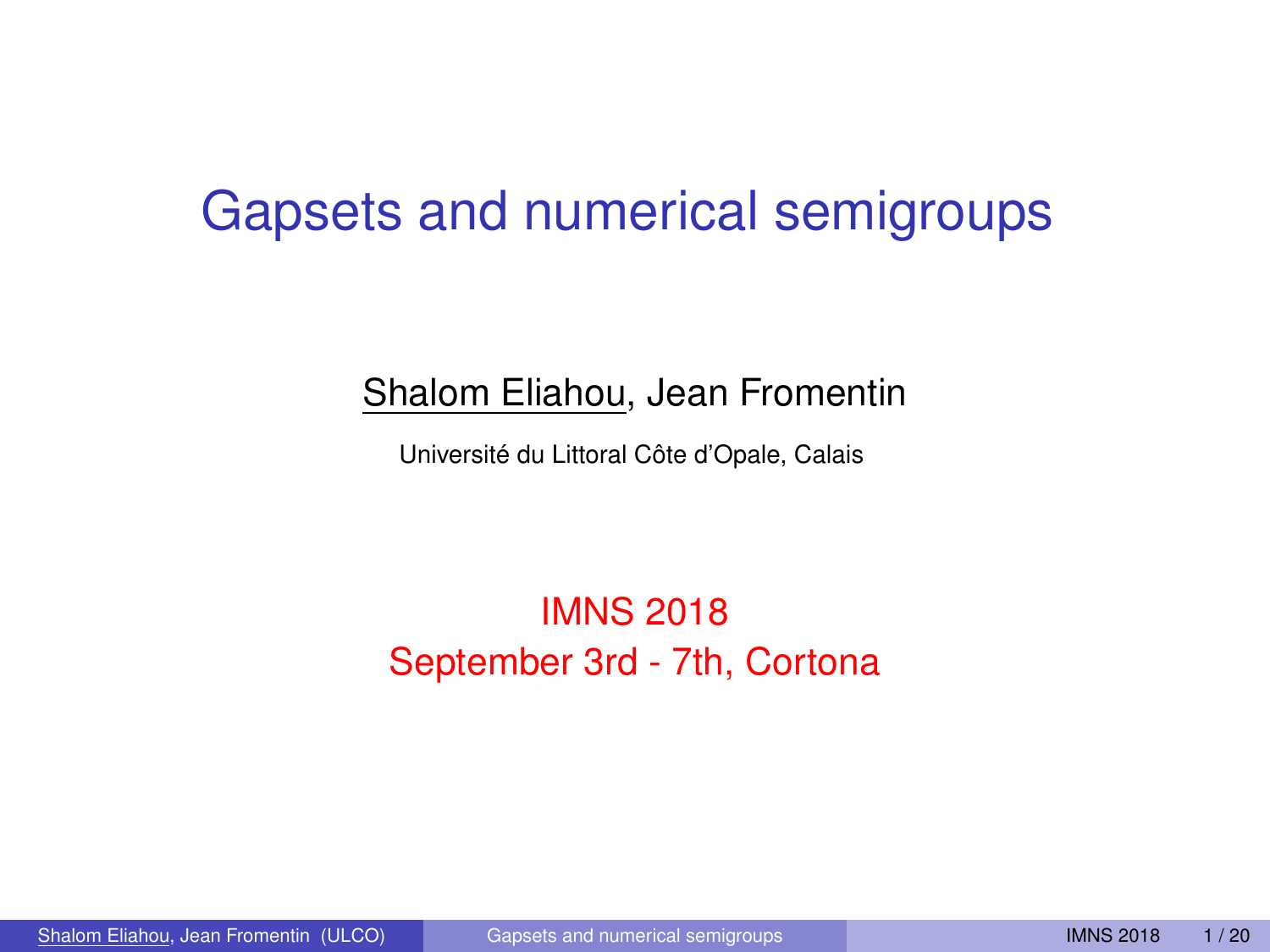### **Introduction**

- Let  $n_q$  = the number of numerical semigroups S of genus  $q$ , *i.e.* with  $|\mathbb{N} \setminus S| = q$  gaps.
- Values of  $n_q$  for  $q = 0, 1, 2, \ldots$ :

1,1,2,4,7,12,23,39,67,118,204,343,592,1001,1693,...

Conjecture (Maria Bras-Amorós, 2008)

$$
n_g \ge n_{g-1} + n_{g-2} \text{ for all } g \ge 2.
$$

Widely open. A weaker version:

**Conjecture** 

$$
n_g \geq n_{g-1} \text{ for all } g \geq 1.
$$

#### Zhai [2013]: asymptotically true. Still open for small *g*.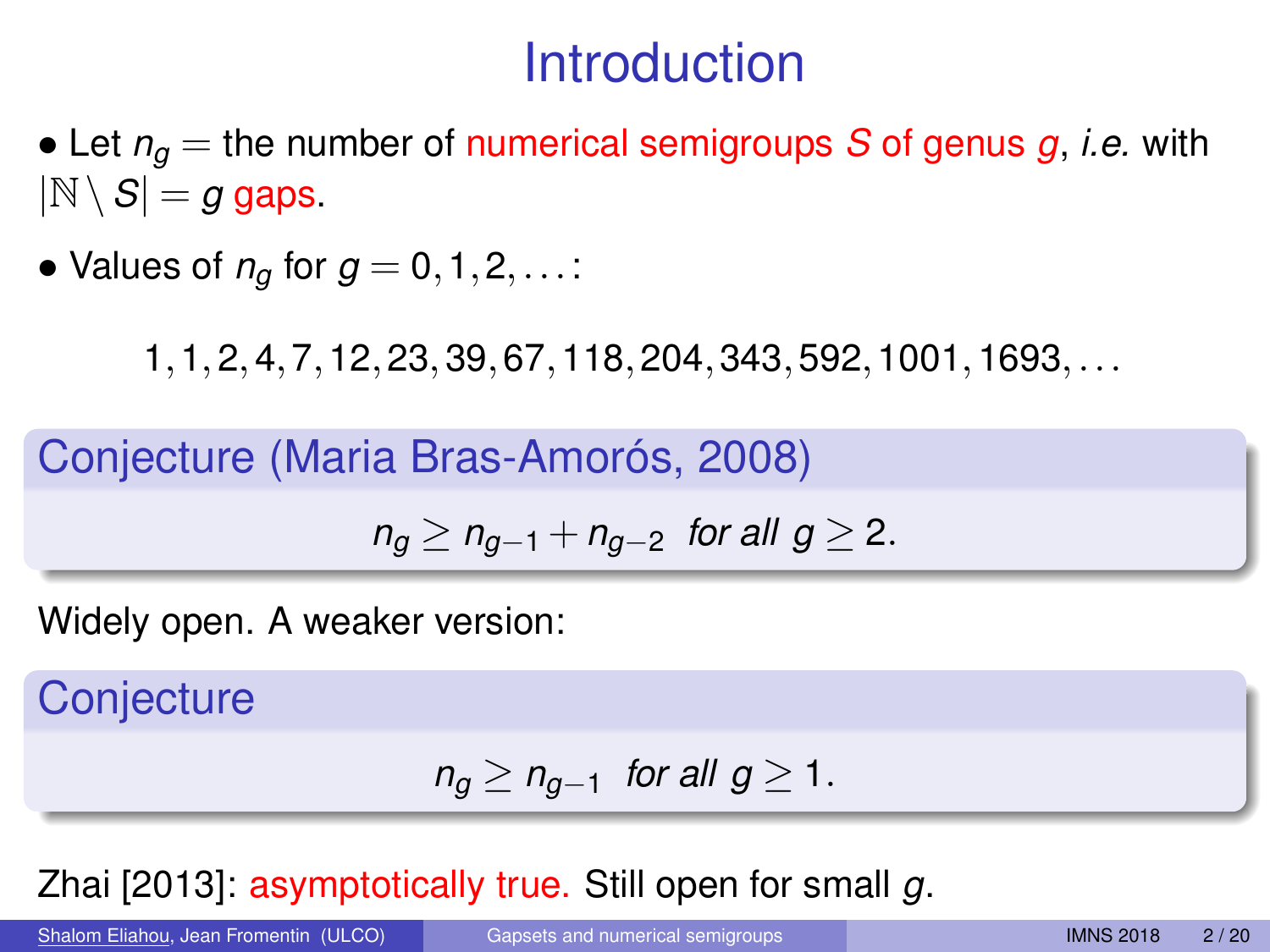## Displaying a numerical semigroup

A numerical semigroup *S* may be displayed in quite different ways:

- (1) As  $S = \langle a_1, \ldots, a_n \rangle$  with gcd $(a_1, \ldots, a_n) = 1$ .
- (2) As a cofinite submonoid of  $\mathbb{N}$ , e.g. by giving  $\mathbb{N} \setminus S$ .
- The transition  $(1) \leftrightarrow (2)$  is costly. (E.g. the Frobenius problem.)
- Wilf's conjecture involves both  $(1), (2)$ . Maybe this is why it is hard?
- So, *whenever possible*, avoid mixing (1),(2).
- The conjectures on  $n_q$  only concern representation (2).
- $\bullet$  But...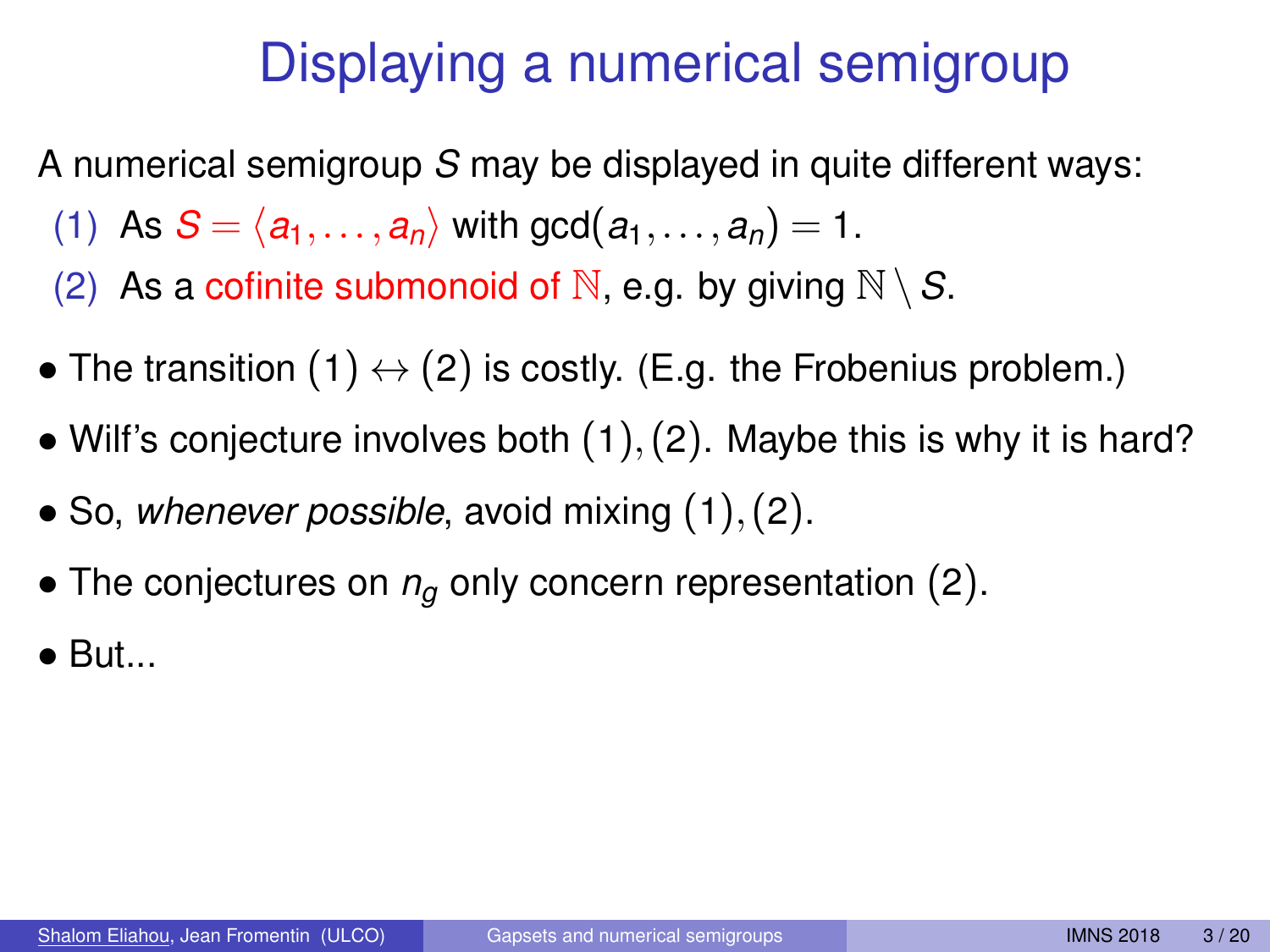### The tree of numerical semigroups

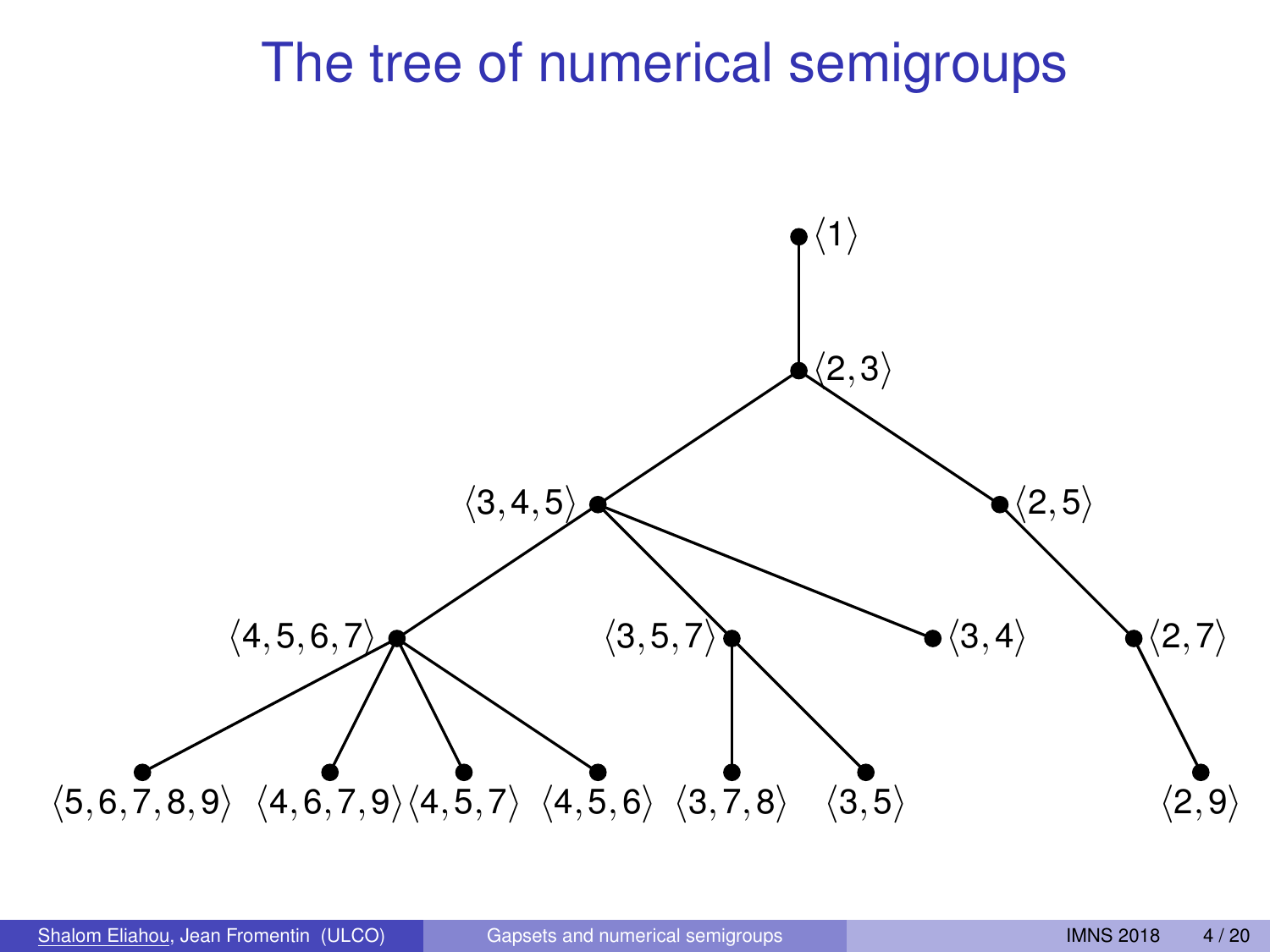# **Gapsets**

#### Recall

• A prime ideal in a ring *R* is an ideal *P* ⊂ *R* such that

• 
$$
xy \in P \implies x \in P \text{ or } y \in P
$$

$$
\bullet\ \ 1\notin P
$$

### **Definition**

*A gapset is a finite subset G* ⊂ N *such that*  $\bullet$  *x* + *y* ∈ *G*  $\implies$  *x* ∈ *G or y* ∈ *G*  $\bullet$  0  $\notin G$ 

*The first condition says that*  $\mathbb{N} \setminus G$  *is stable under*  $+$ *:* 

$$
x \notin G \text{ and } y \notin G \implies x + y \notin G.
$$

Thus, a gapset *G* is just the **set of gaps** of a numerical semigroup  $S \subseteq \mathbb{N}$ , where  $S = \mathbb{N} \setminus G$ .

Shalom Eliahou, Jean Fromentin (ULCO) [Gapsets and numerical semigroups](#page-0-0) IMNS 2018 5/20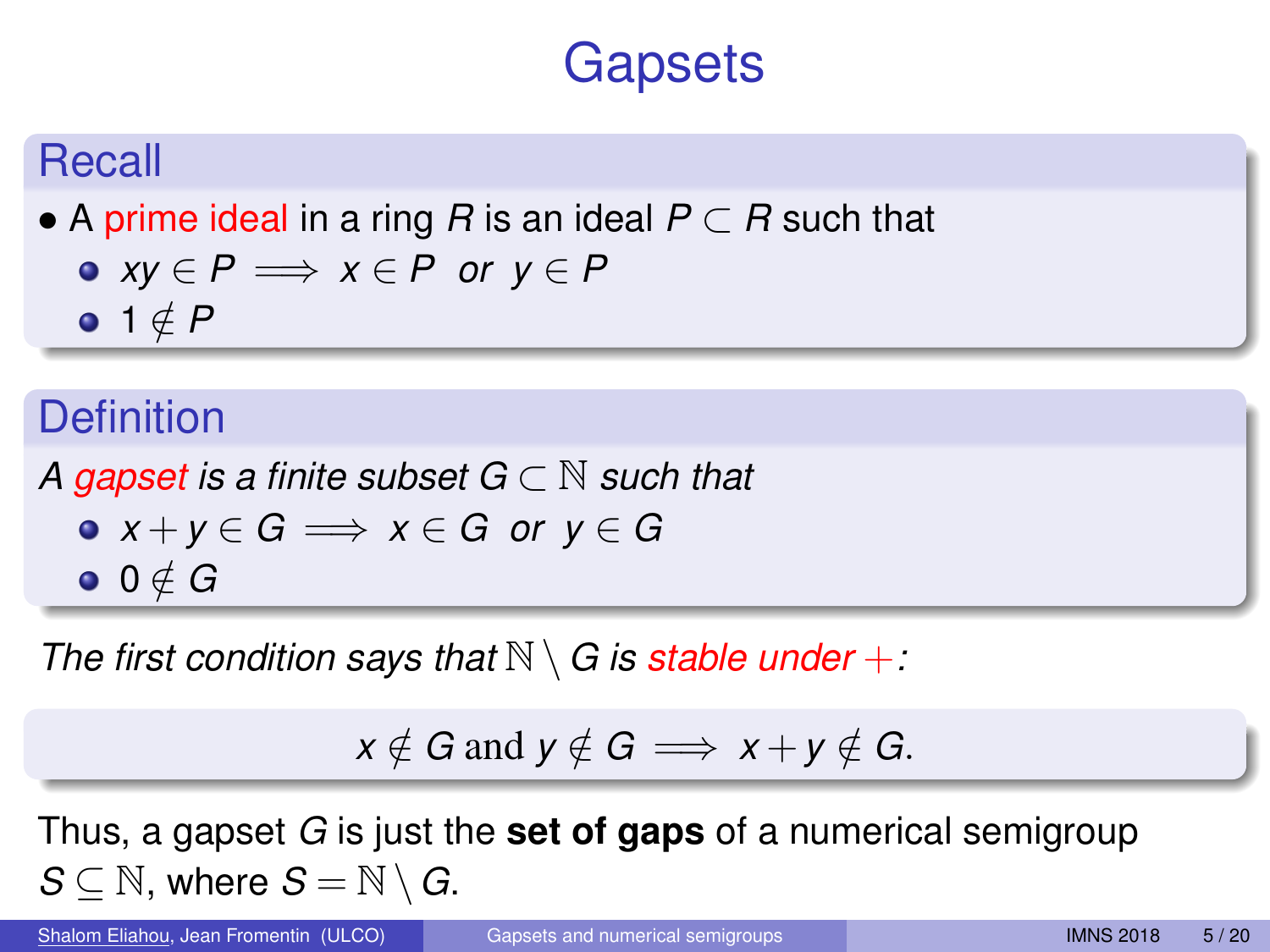# **Terminology**

#### **Definition**

*Let G be a gapset. The multiplicity m, genus g, Frobenius number F and conductor c of G are those of*  $S = \mathbb{N} \setminus G$ *.* 

For instance, the gapset  $G = \{1, 2, 4, 7\}$  has

$$
m=3
$$
,  $g=4$ ,  $F=7$  and  $c=8$ .

It corresponds to

 $S = \mathbb{N} \setminus G = \{0, 3, 3, 5, 6, 8, 9, 10, \rightarrow\} = \langle 3, 5 \rangle.$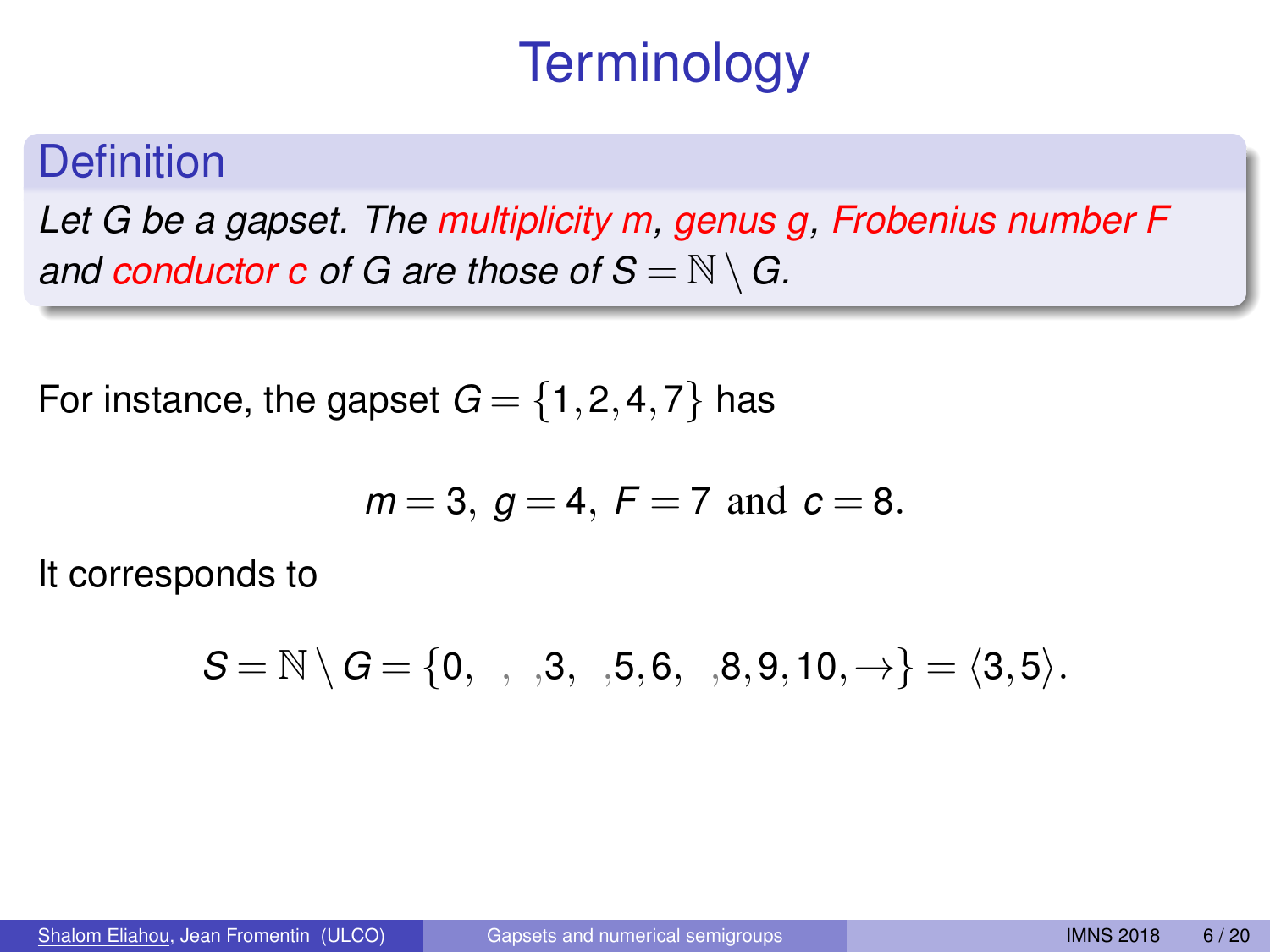# The tree of gapsets

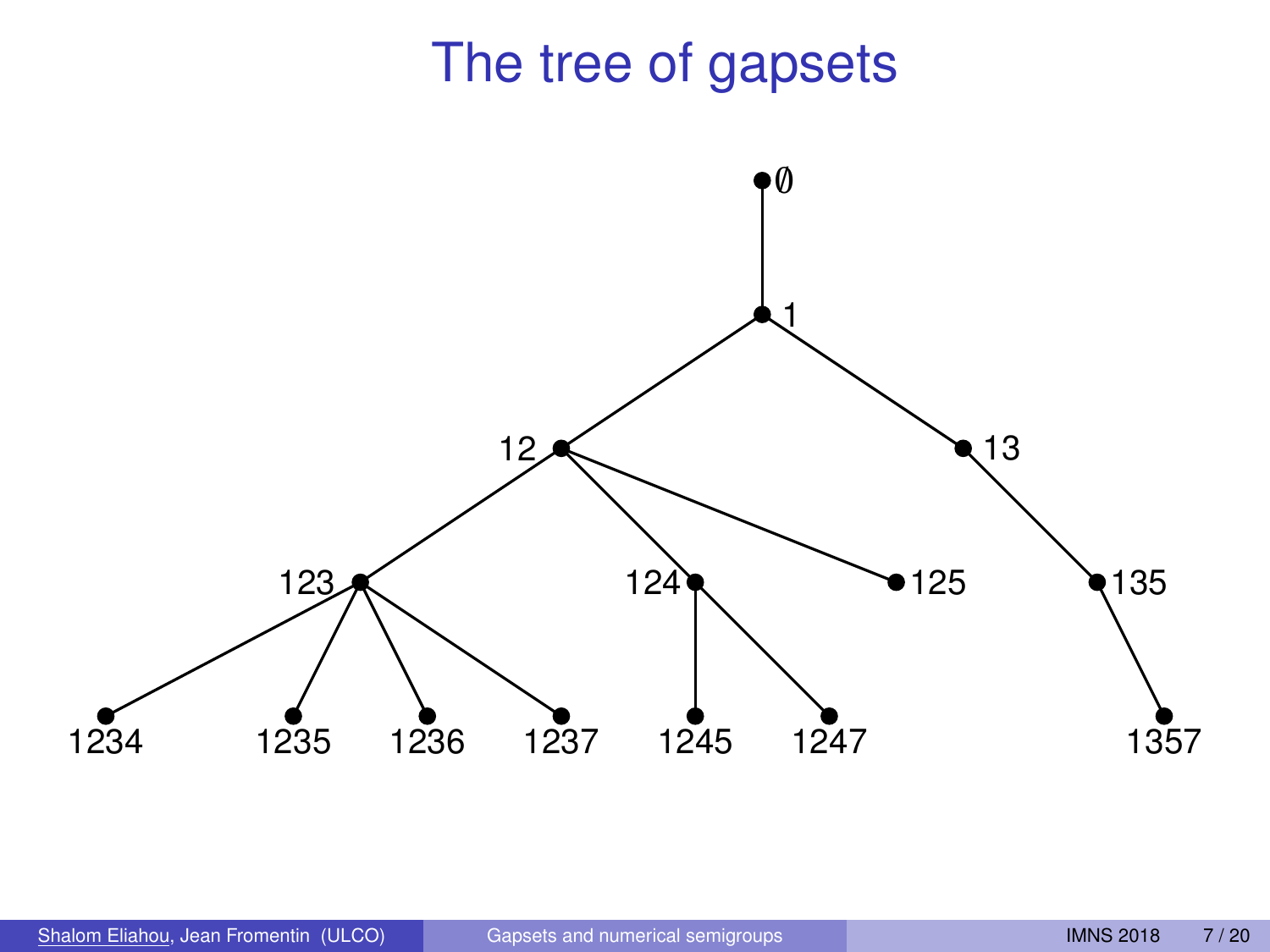# The depth

### **Definition**

*Let G be a gapset of multiplicity m and conductor c. The depth of G is the number*  $q = \lfloor c/m \rfloor$ .

Thus,

$$
q=1 \iff m=c \iff S=\{0\} \cup [m,\infty[
$$
  

$$
q=2 \iff m
$$

$$
q=3 \iff 2m < c \leq 3m
$$

...

Denote by

\n- $$
\Gamma = \{\text{all gapsets}\}
$$
\n- $\Gamma(g) = \{\text{gapsets of genus } g\}$
\n- $\Gamma'(g) = \{\text{gapsets of genus } g \text{ and depth } g \leq 3\}$
\n
\nZhai [2013]:  $\boxed{|\Gamma'(g)|/|\Gamma(g)| \rightarrow 1 \text{ as } g \rightarrow \infty}$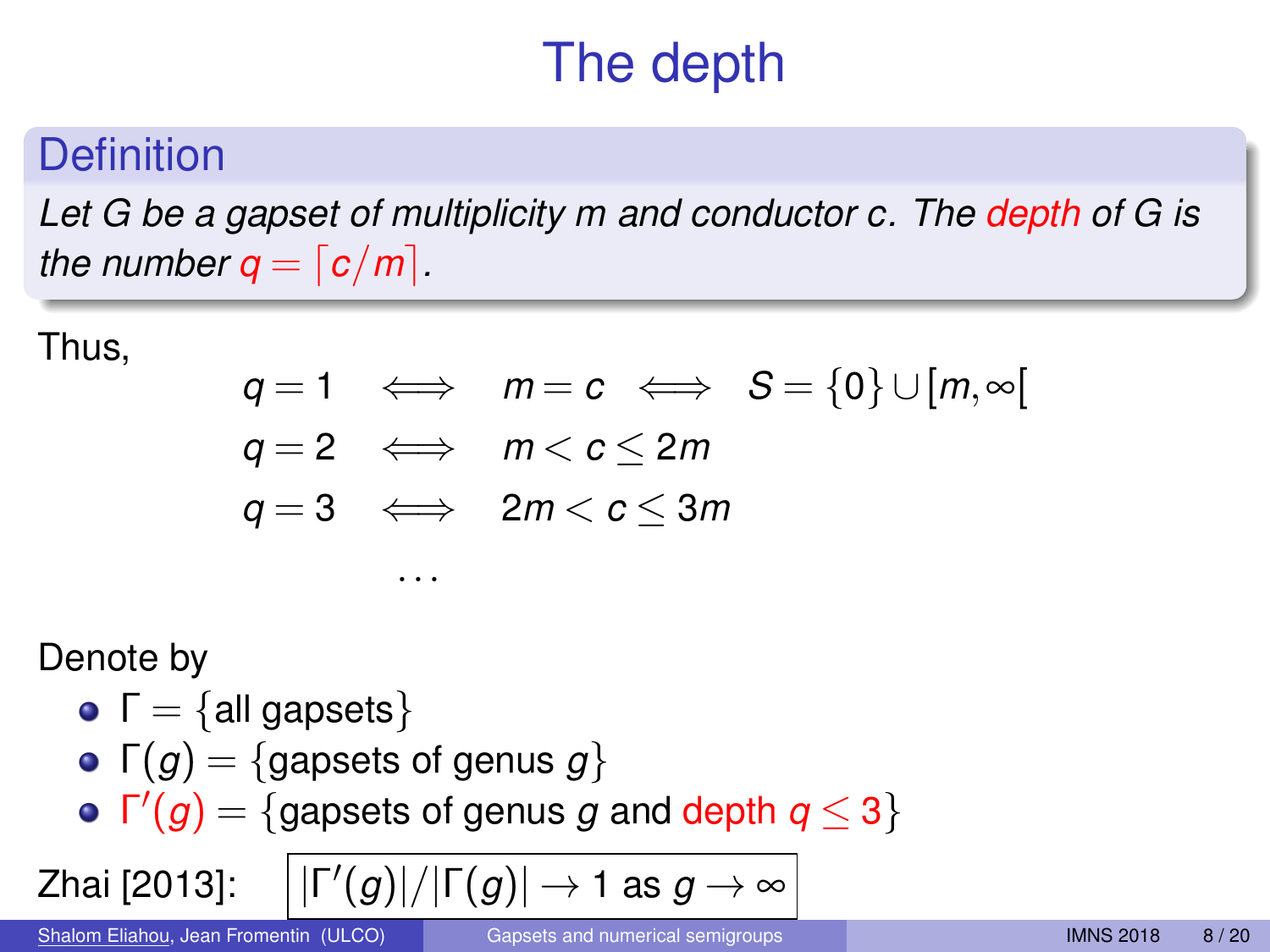# Up to genus 11



**Black dots**: *q* ≤ 3  $\cdot$  Small gray dots:  $q \ge 4$ 

Shalom Eliahou, Jean Fromentin (ULCO) [Gapsets and numerical semigroups](#page-0-0) IMMS 2018 9/20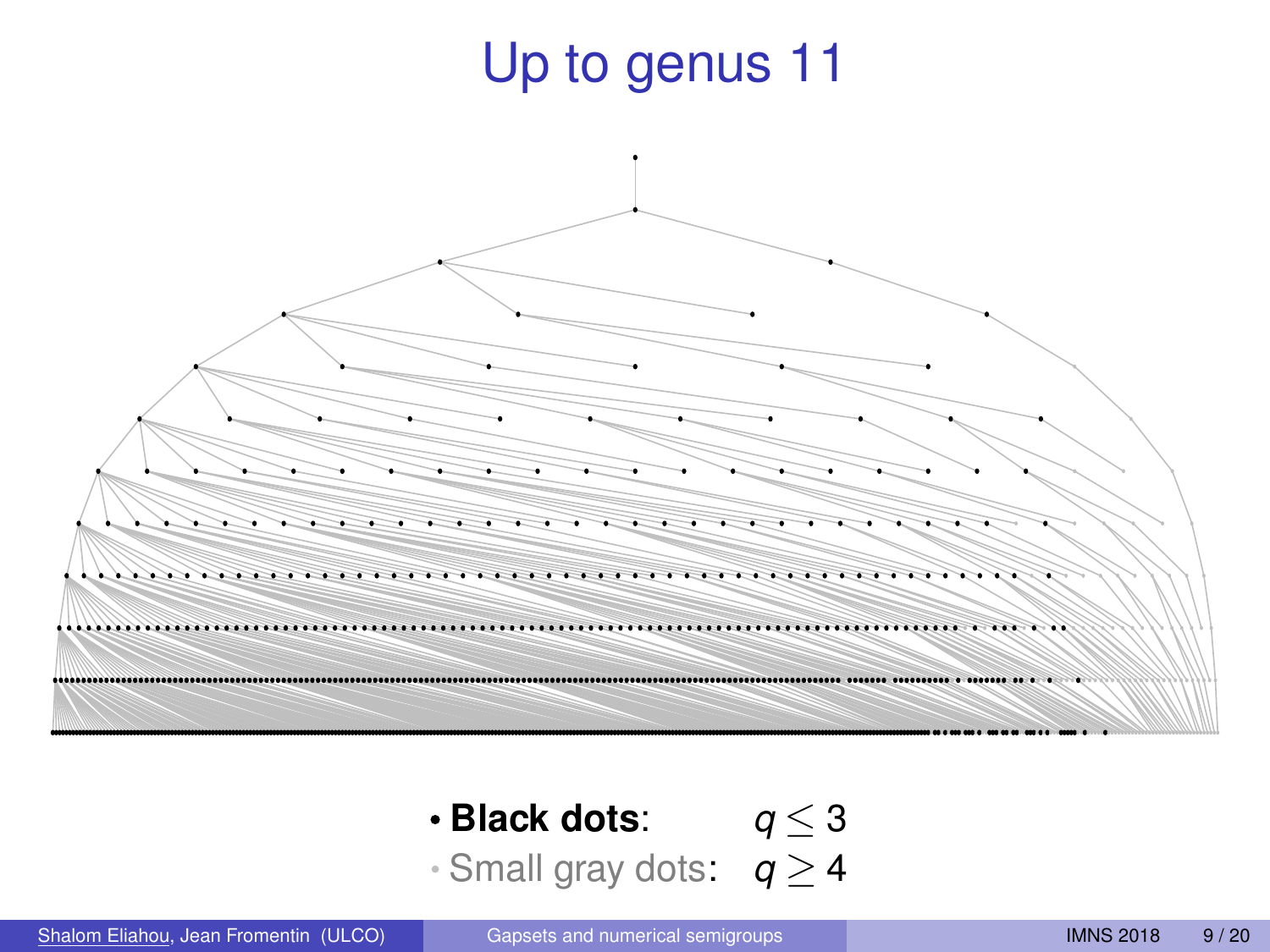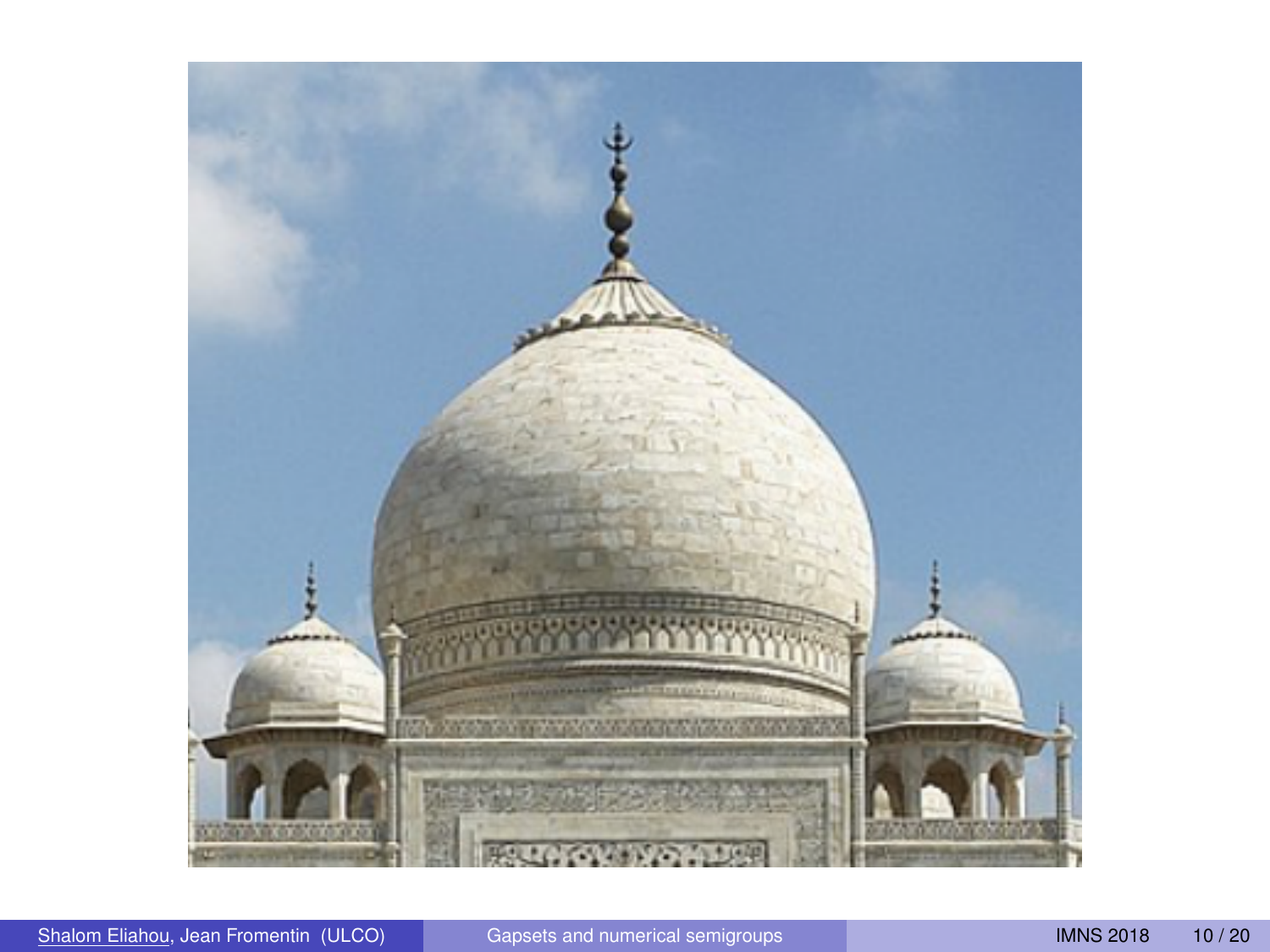# Main result

Recall:

- $\bullet \Gamma = \{ \text{all qapses} \}$
- $\circ$  Γ(*g*) = {gapsets of genus *g*}
- $\lceil G'(g) \rceil = \{$  gapsets of genus *g* and depth  $q \leq 3\}$

Thus,  $|Γ(g)| = n_q$  for all *g*.

$$
\text{Maria's conjecture: } \boxed{|\Gamma(g)| \geq |\Gamma(g-1)| + |\Gamma(g-2)|}
$$

Our main result: |Γ 0 (*g*)| ≥ |Γ 0 (*g* −1)|+|Γ 0 (*g* −2)|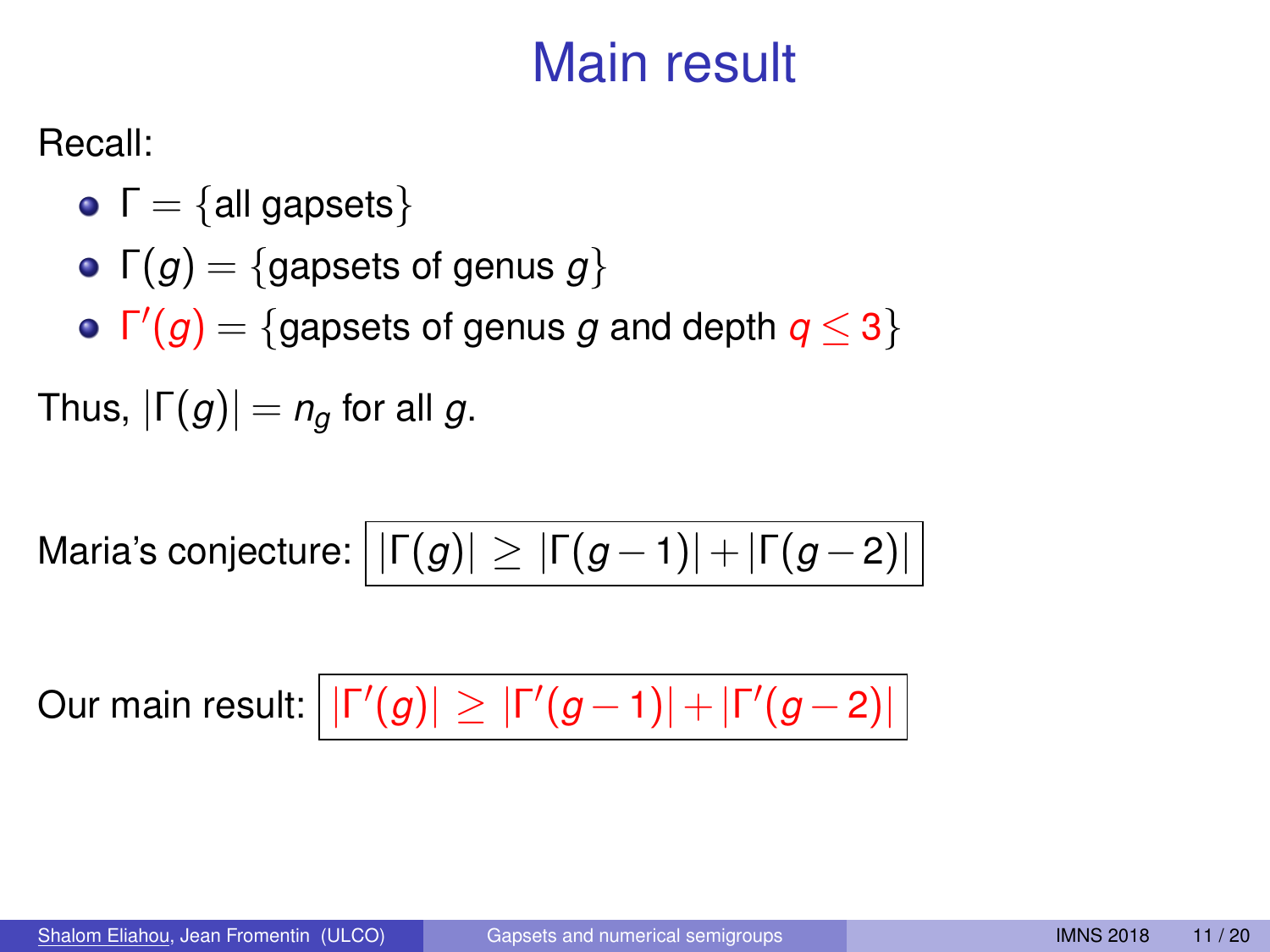# The canonical partition

#### Lemma

*Let G be a gapset of multiplicity m and depth q. Let*  $G_0 = [1, m - 1]$  *and* 

$$
G_i = G \cap \underbrace{\left[im+1,(i+1)m-1\right]}_{m-1}.
$$

*for all i*  $> 0$ *. Then*  $G = G_0 \sqcup G_1 \sqcup \cdots \sqcup G_{q-1}$ .

This is the canonical partition of *G*.

#### Proof.

Let  $S = \mathbb{N} \setminus G$ . Since  $m = \min S^*$ , all of  $[1, m-1]$  are gaps of *S*, so  $[1,m-1]$  ⊂ *G*. Since  $mN \subset S$ , we have  $mN \cap G = \emptyset$ . Finally, since *qm* ≥ conductor, we have *G* ⊆ [1, *qm* − 1]. Hence *G<sub>i</sub>* = 0 for *j* ≥ *q*.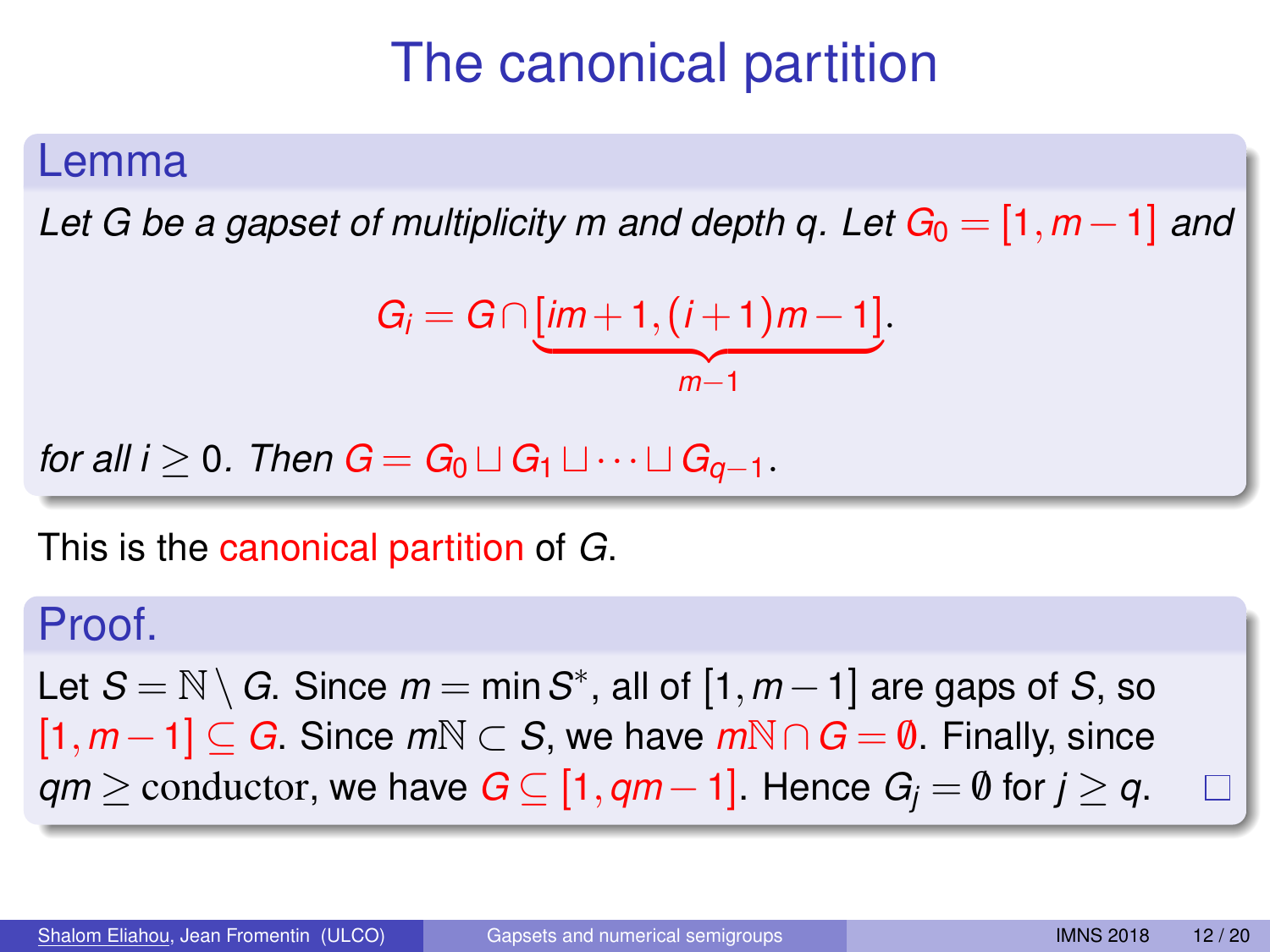## The associated filtration

#### Lemma

*Let G be a gapset of multiplicity m and depth q. Let*  $G_i = G \cap [im+1,(i+1)m-1]$ . Then  $G_{i+1} \subseteq m+G_i$  for all  $i \geq 0$ .

#### Proof.

Let 
$$
x \in G_{i+1} \subseteq [(i+1)m+1, (i+2)m-1]
$$
. Then

$$
x-m\in [im+1,(i+1)m-1].
$$

Now  $x - m \in G$  since  $x = m + (x - m)$  and  $m \notin G$ . So  $x - m \in G$ *i*.

#### **Notation**

Denote 
$$
F_i = -im + G_i
$$
 for all  $i \ge 0$ . Then  $F_i \subseteq [1, m-1]$  and  

$$
[1, m-1] = F_0 \supseteq F_1 \supseteq \cdots \supseteq F_{q-1}.
$$

We call (*F*0,*F*1,...,*Fq*−1) the gapset filtration associated to *G*.

П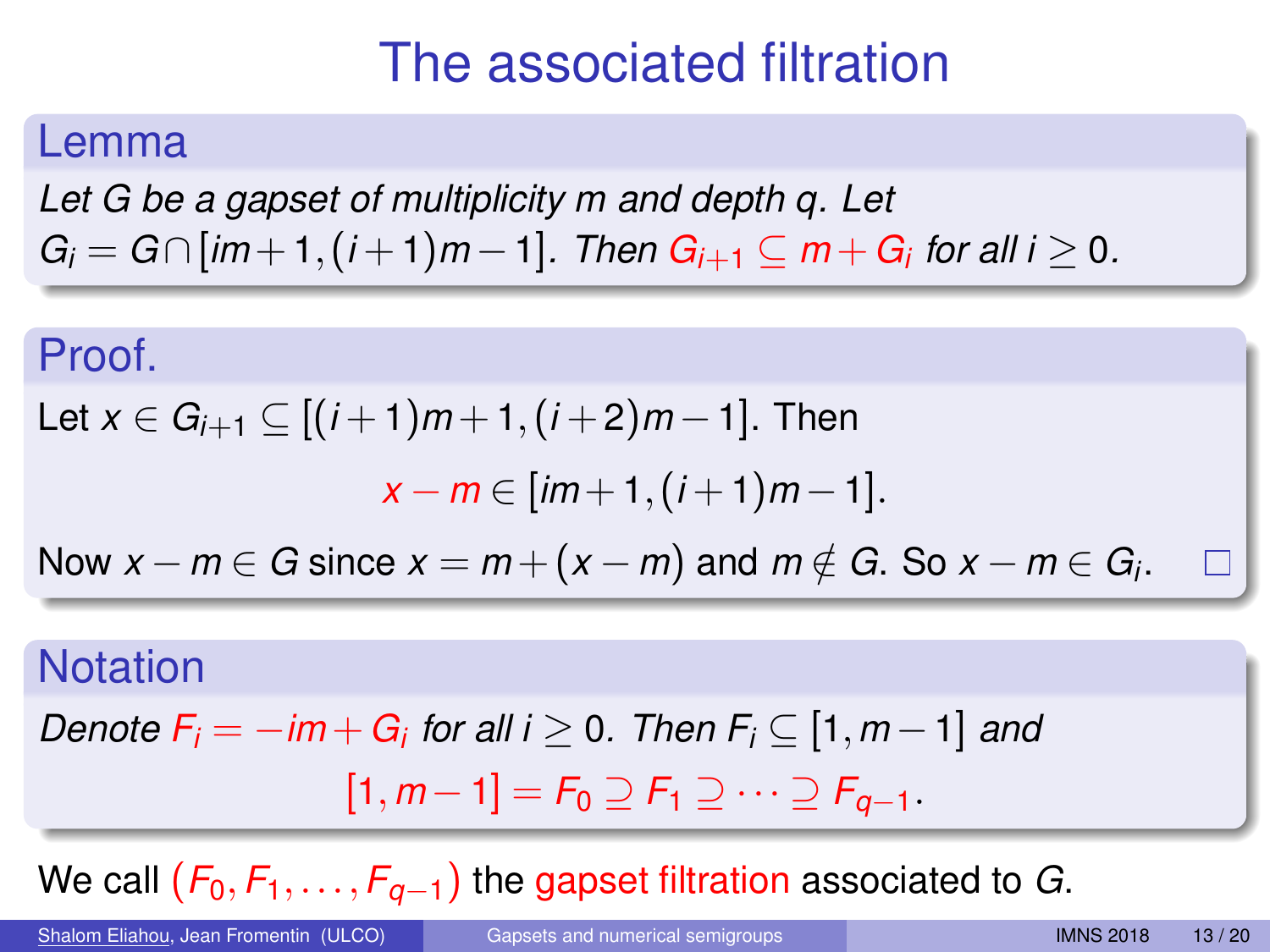# The 23 NS or gapsets of genus 6

#### • Minimal generators:

 $\langle 2,13 \rangle$ ;  $\langle 3,7 \rangle$ ;  $\langle 3,8,13 \rangle$ ;  $\langle 3,10,11 \rangle$ ;  $\langle 4,5 \rangle$ ;  $\langle 4,6,9 \rangle$ ;  $\langle 4,6,11,13 \rangle$ ;  $\langle 4,7,9 \rangle$ ;  $\langle 4,7,10,13 \rangle$ ;  $\langle 4,9,10,11 \rangle$ ;  $\langle 5,6,7 \rangle$ ;  $\langle 5,6,8 \rangle$ ;  $\langle 5,6,9,13 \rangle$ ;  $\langle 5,7,8,9 \rangle$ ;  $\langle 5,7,8,11\rangle$ ;  $\langle 5,7,9,11,13\rangle$ ;  $\langle 5,8,9,11,12\rangle$ ;  $\langle 6,7,8,9,10\rangle$ ;  $\langle 6,7,8,9,11\rangle$ ;  $\langle 6,7,8,10,11\rangle$ ;  $\langle 6,7,9,10,11\rangle$ ;  $\langle 6,8,9,10,11,13\rangle$ ;  $\langle 7,8,9,10,11,12,13\rangle$ .

• Associated gapset filtration:

 $(1)^{6};(12)^{2}(2)^{2};(12)^{2}(1)^{2};(12)^{3};(123)(23)(3);(123)(13)(3);(123)(13)(1);$  $(123)(12)(2)$ ;  $(123)(12)(1)$ ;  $(123)^2$ ;  $(1234)(34)$ ;  $(1234)(24)$ ;  $(1234)(23)$ ;  $(1234)(1)^2$ ;  $(1234)(14)$ ;  $(1234)(13)$ ;  $(1234)(12)$ ;  $(12345)(5)$ ;  $(12345)(4)$ ; (12345)(3); (12345)(2); (12345)(1); (123456).

#### Remark

*For a gapset filtration* (*F*0,*F*1,...,*Fq*−1)*, the genus is given by*  $g = |F_0| + |F_1| + \cdots + |F_{a-1}|$ .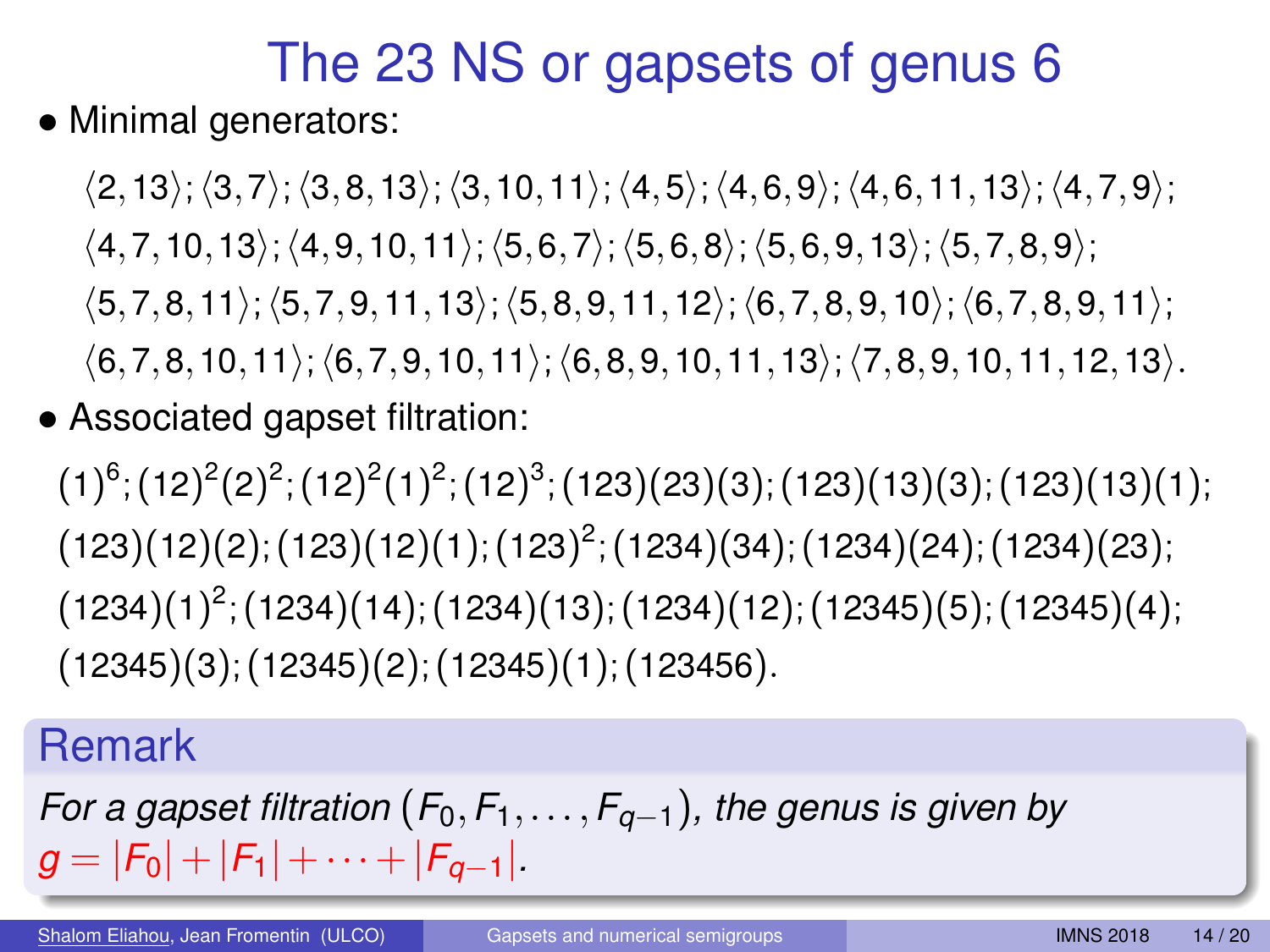### The graph of gapset filtrations

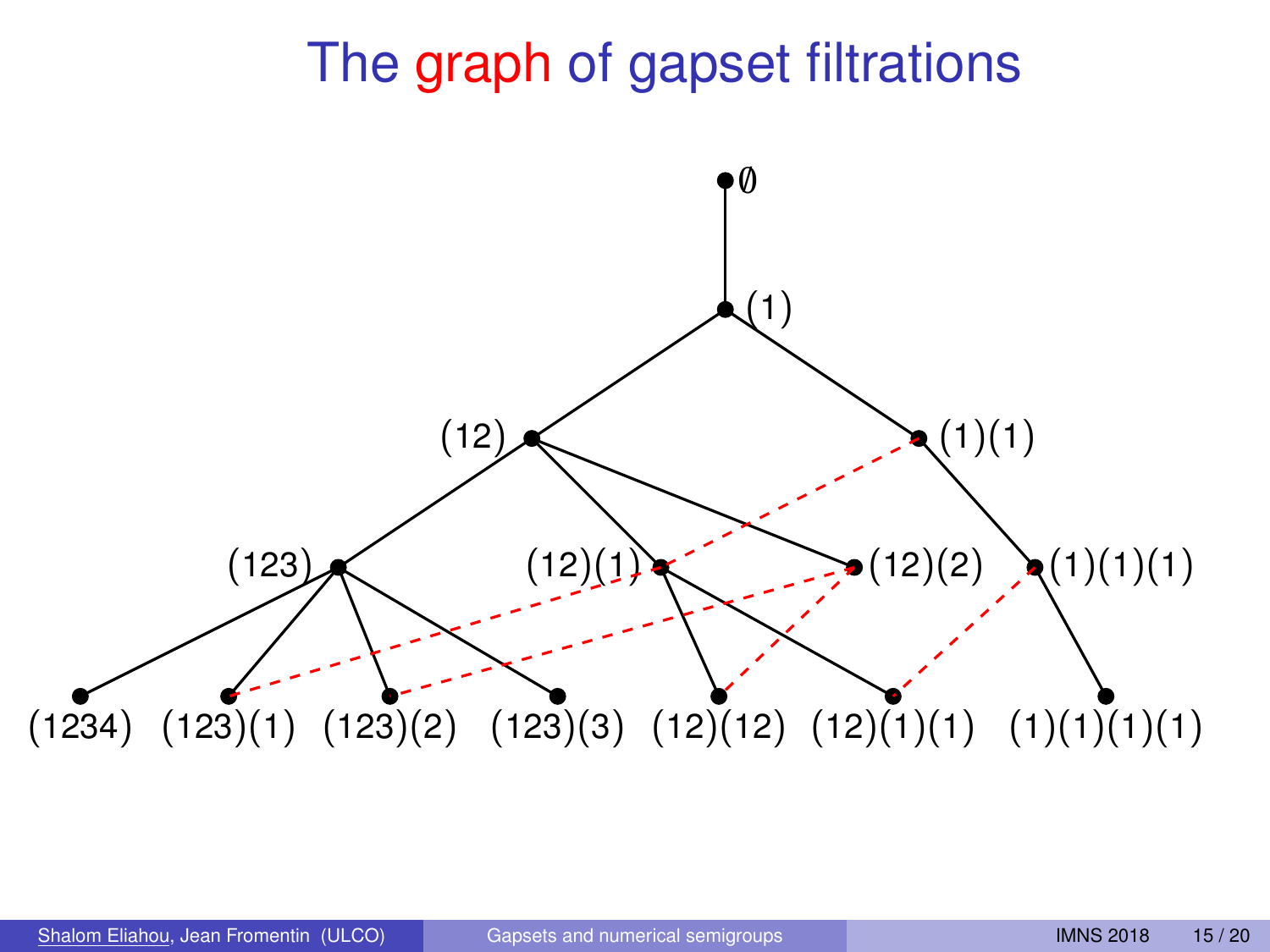# Main result

#### Theorem

*Let*  $F = (F_0, F_1, F_2)$  *be a gapset filtration of depth q*  $\leq$  3 *and multiplicity*  $m \geq 2$ , so that  $F_0 = [1, m-1] \supseteq F_1 \supseteq F_2$ . Let *g* be it genus. Let

$$
F' = (F_0 \sqcup \{m\}, F_1, F_2)
$$
  

$$
F'' = (F_0 \sqcup \{m\}, F_1 \sqcup \{m\}, F_2).
$$

*Then*  $F'$ ,  $F''$  are gapset filtrations, of genus  $g + 1$ ,  $g + 2$  respectively.

#### Proof.

Not one-line but straightforward, no brilliant idea needed.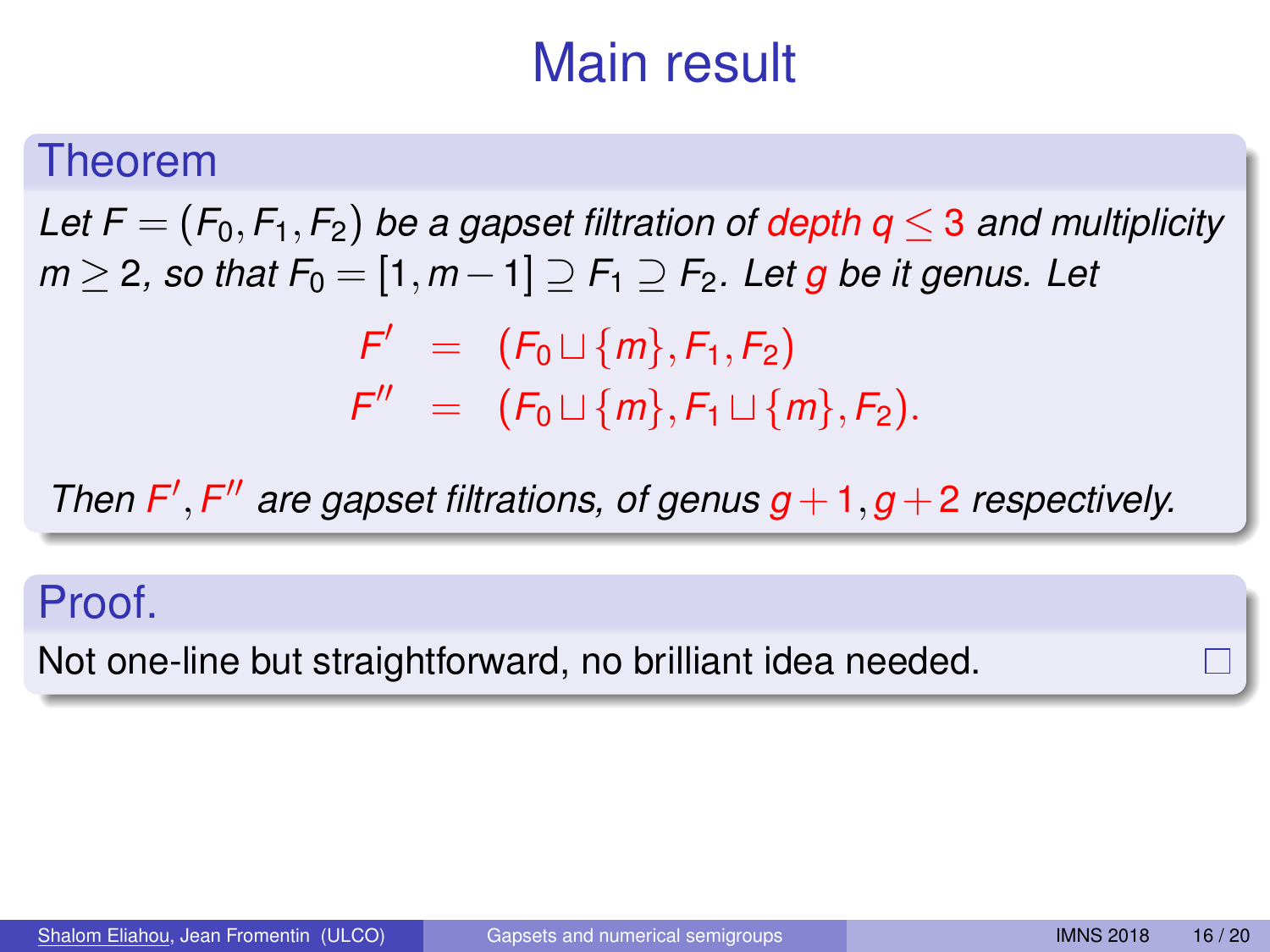**Corollary** *For all g* ≥ 2*, one has*  $|\Gamma'(g)| \geq |\Gamma'(g-1)| + |\Gamma'(g-2)|.$ 

### Proof.

We have just defined two injective maps

$$
\begin{array}{lcl} \Gamma'(g-1) & \to & \Gamma'(g), \quad (A_0,A_1,A_2) \mapsto (A_0 \sqcup \{m_1\}, A_1,A_2) \\ \Gamma'(g-2) & \to & \Gamma'(g), \quad (B_0,B_1,B_2) \mapsto (B_0 \sqcup \{m_2\}, B_1 \sqcup \{m_2\}, B_2). \end{array}
$$

Their images in  $\Gamma'(g)$  are disjoint.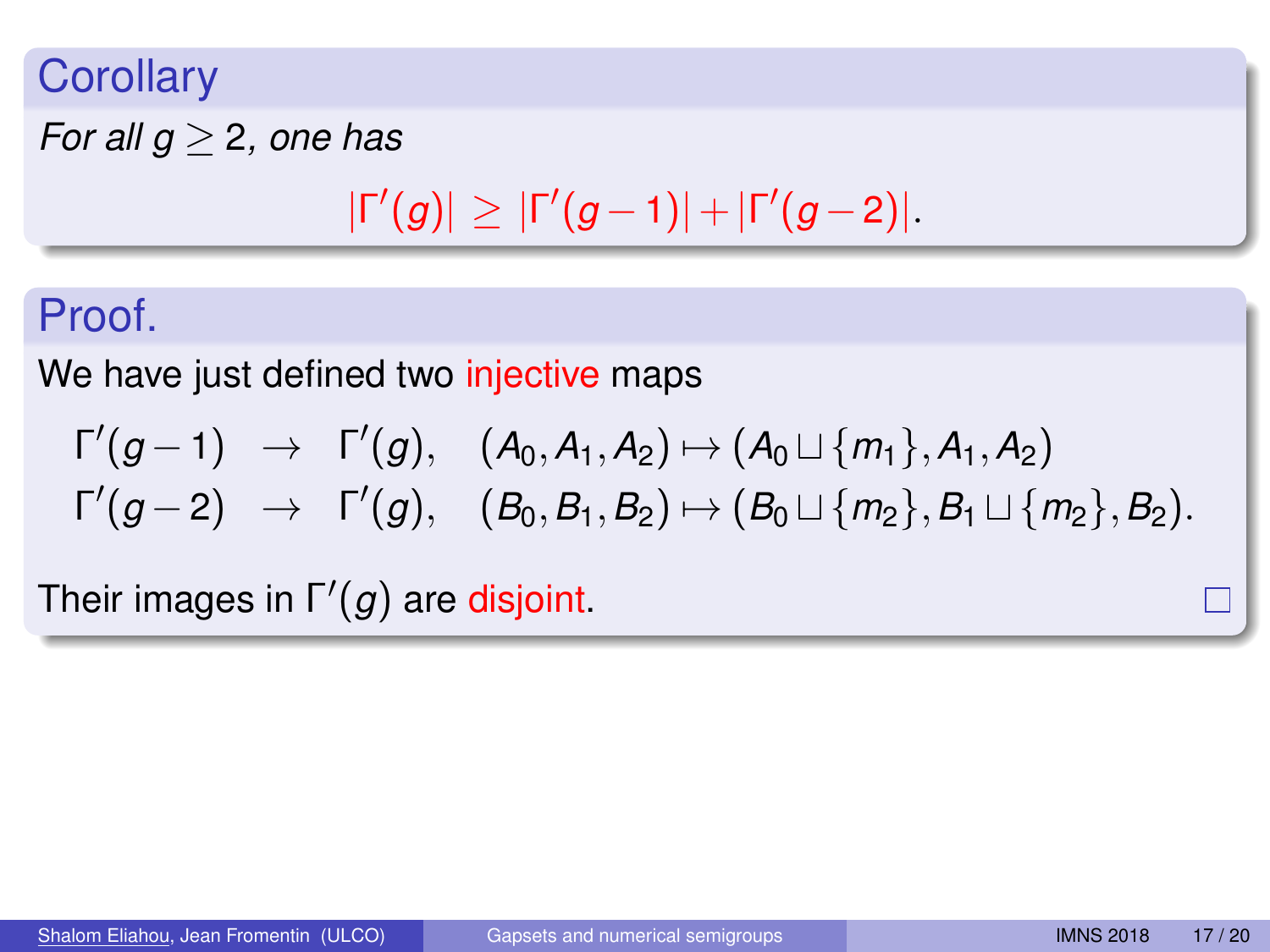# Gapsets of multiplicity 3 and 4

### Theorem (Case  $m = 3$ )

#### *Let a* ≥ 1,*b* ≥ 0*. Then*

- $(12)^a (1)^b$  is a gapset filtration if and only if  $b \leq a+1$
- $(12)^a (2)^b$  is a gapset filtration if and only if  $b \leq a.$

### Theorem (Case  $m = 4$ ) *Let a* ≥ 1,*b*,*c* ≥ 0*. Then*  $(123)^a (12)^b (1)^c$  is a gapset filtration  $\iff$   $b, c \leq a+1$  $(123)^a (12)^b (2)^c$  is a gapset filtration  $\iff$   $b+c\leq$   $a+1,$   $c\leq$   $a+b$  $(123)^a (13)^b (1)^c$  is a gapset filtration  $\iff c \leq a+1$  $(123)^a (13)^b (3)^c$  is a gapset filtration  $\iff c \leq a$  $(123)^a(23)^b(2)^c$  is a gapset filtration  $\iff$   $b+c \leq a$  $(123)^a(23)^b(3)^c$  is a gapset filtration  $\iff$  b,  $c \leq a$ .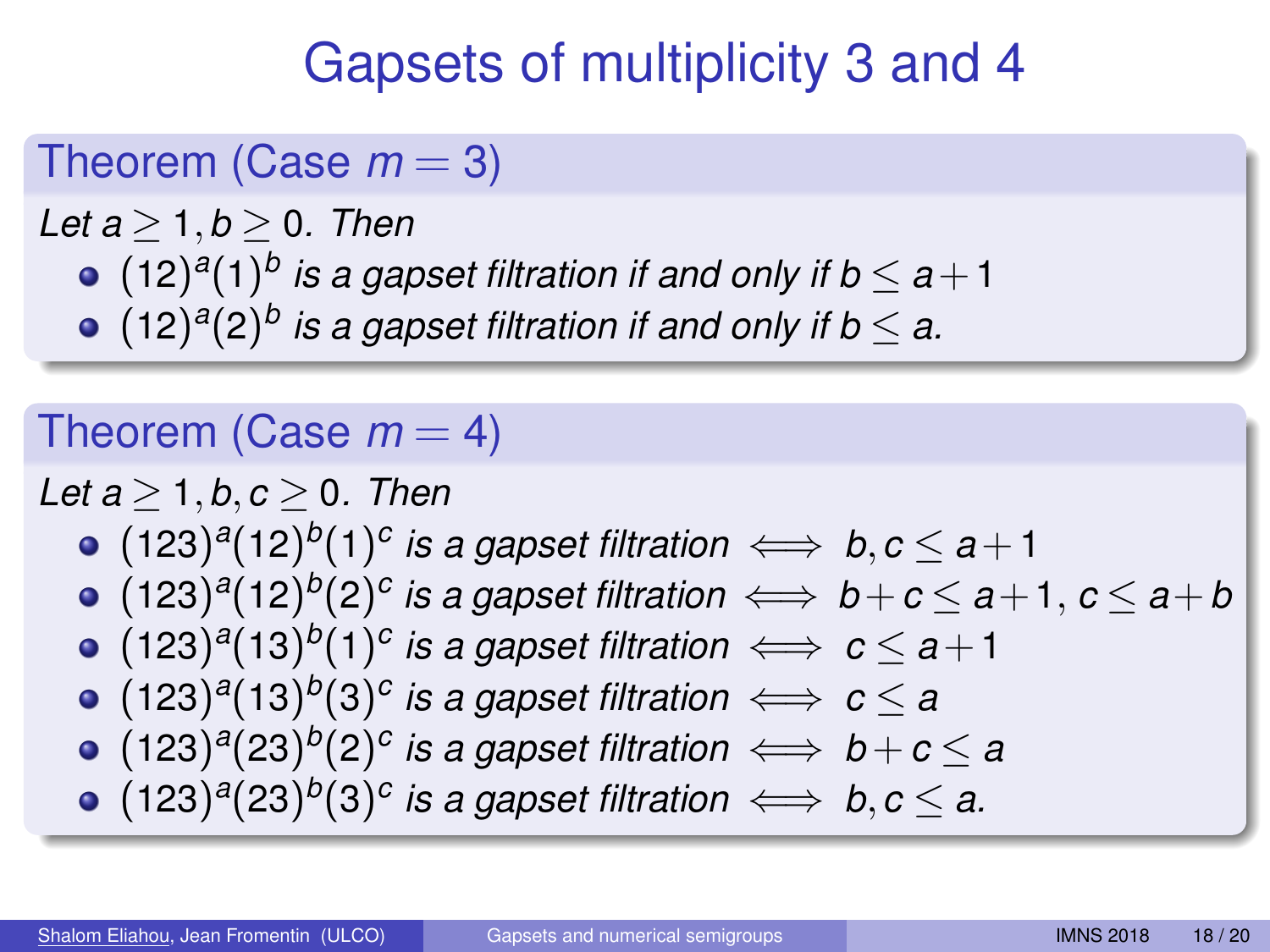#### **Corollary**

*For all g* ≥ 1*, there are explicit injections*

$$
\begin{array}{rcl} \Gamma(g-1,m=3) & \longrightarrow & \Gamma(g,m=3) \\ \Gamma(g-1,m=4) & \longrightarrow & \Gamma(g,m=4). \end{array}
$$

*In particular,*  $|\Gamma(g-1,m)| < |\Gamma(g,m)|$  *for m* = 3,4.

Result first obtained by [P. A. García-Sánchez, D. Marín-Aragón and A. M. Robles-Pérez] with computational methods on the Kunz polytope.

Theorem (PAGS, DMA & AMRP, +2018)  $|\Gamma(q-1,m)| \leq |\Gamma(q,m)|$  for  $m = 3, 4, 5$ .

The case  $m > 6$  remains open.

Shalom Eliahou, Jean Fromentin (ULCO) [Gapsets and numerical semigroups](#page-0-0) IMNS 2018 19/20